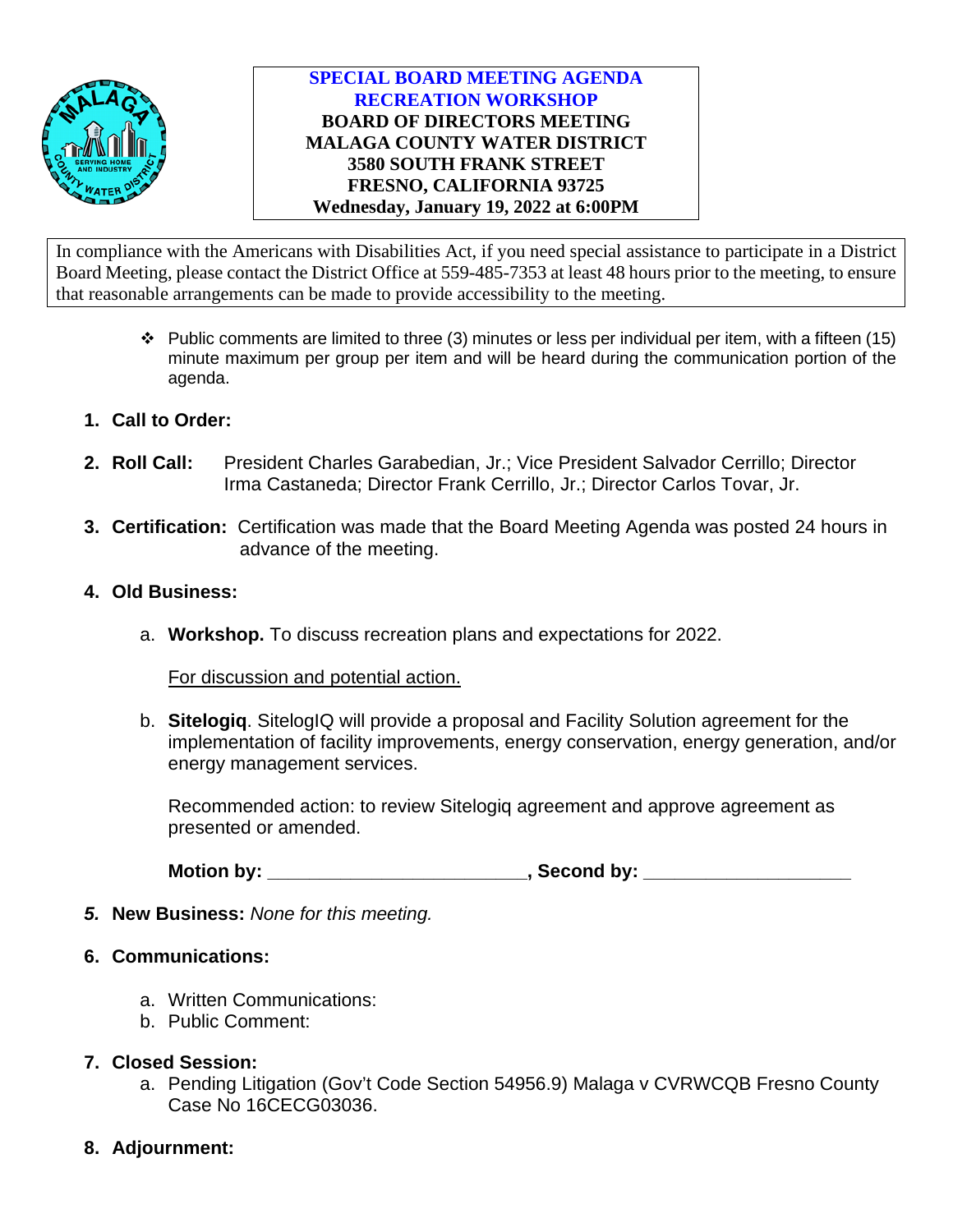#### **Certification of Posting**

I, Norma Melendez, District Clerk of the Malaga County Water District, do hereby certify that the foregoing agenda for the Special Board Meeting of the Board of Directors of January 19, 2022, was posted for public view on the front window of the MCWD office at 3580 S. Frank Street, Fresno Ca 93725, at 5:00P.M. On 01/18/2022.

# *Norma Melendez*

Norma Melendez, District Clerk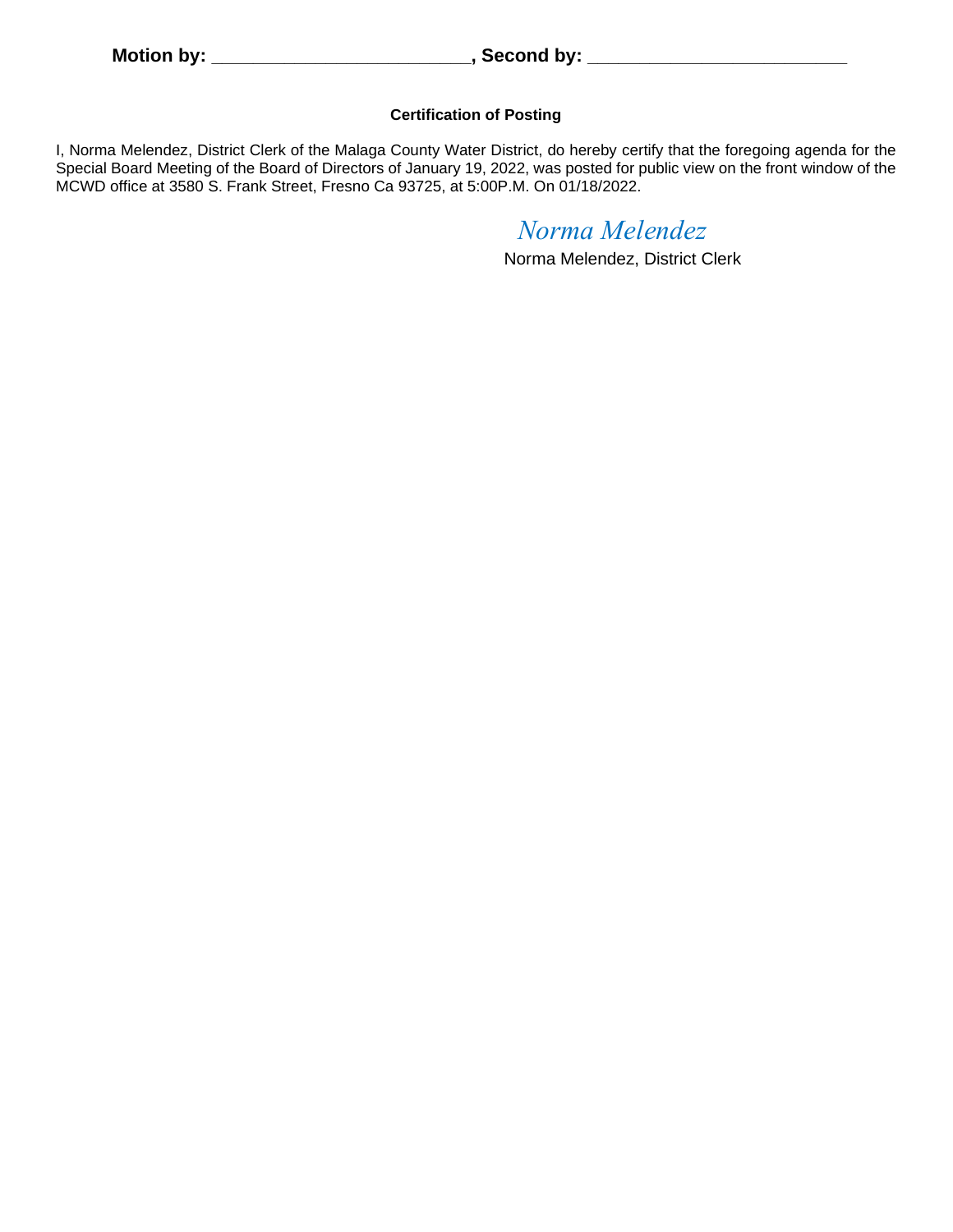

# item 4.b.

January 18, 2022

Moises Ortiz General Manager Malaga County Water District 3580 S. Frank Street, Fresno, CA 93725

# RE: Facility Solution Project Feasibility and Letter of Agreement (LOA)

Dear Mr. Ortiz:

This Letter of Agreement (LOA) is intended to briefly describe the manner in which SitelogIQ and the Malaga CWD will work together during the engineering process, as well as the obligations of each party with respect to the engineering process.

Client Identification: Malaga County Water District

#### Facility Location(s):

TBD

#### Area of Focus:

SitelogIQ will provide a proposal and Facility Solution agreement for the implementation of facility improvements, energy conservation, energy generation, and/or energy management services.

#### Scope of Services:

- A. SitelogIQ will conduct a site visit to the Facilities to perform a physical audit and collect data. The Client will cooperate and collaborate with SitelogIQ during this phase by providing copies of requested data, including (if available): Site and/or system drawings, historical operating data produced or recorded by existing controls or meters, manual logs, and any other data that may be pertinent to this evaluation.
- B. Client will also make operational personnel available at reasonable times for in-person and telephone interviews with SitelogIQ to answer questions about existing facilities conditions, operating profile and existing equipment operation.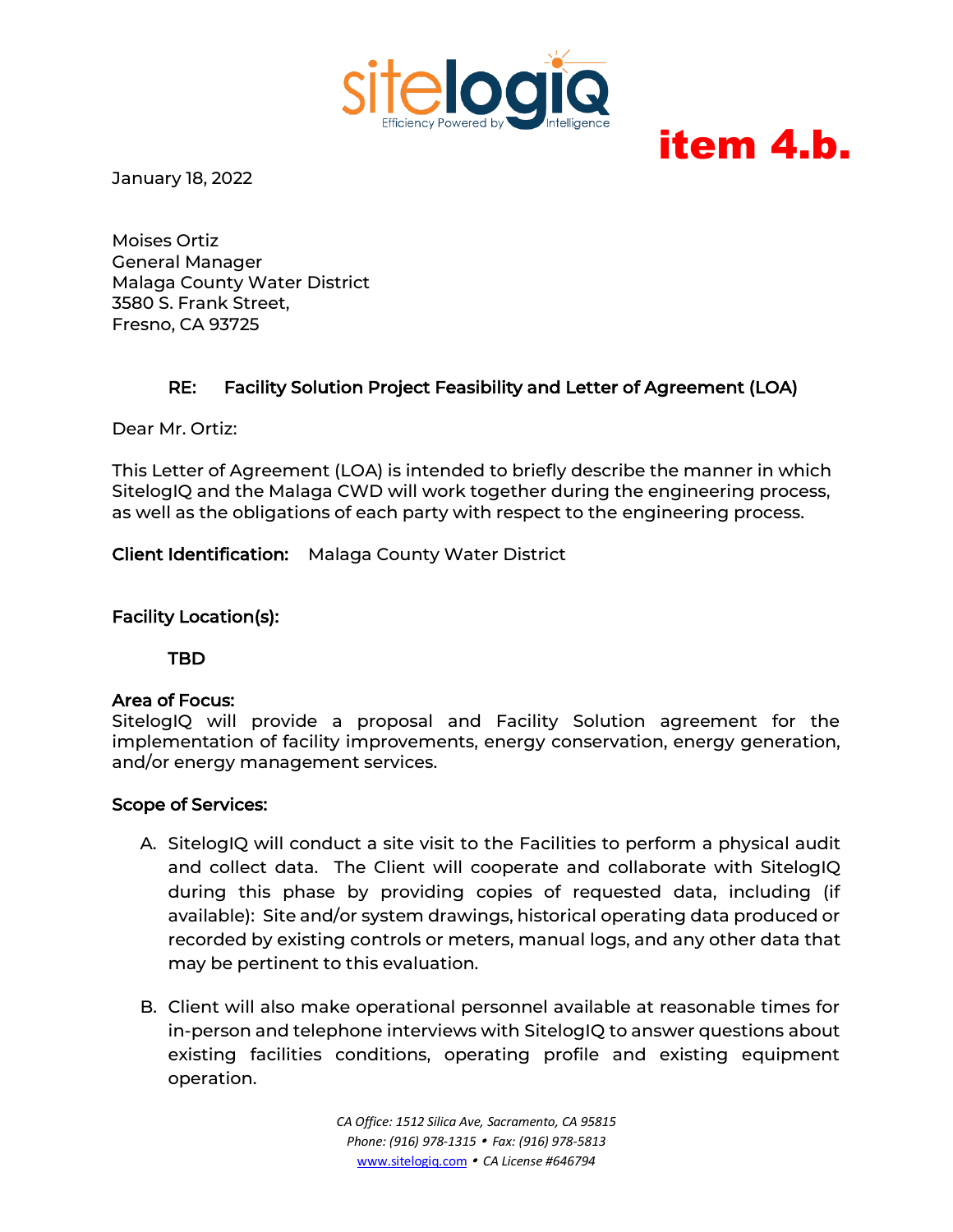

- C. Where operational data is not available to support the analysis, SitelogIQ will utilize standard engineering practices and assumptions to provide a conservative analysis on the potential energy savings from installing the energy conservation measures.
- D. SitelogIQ will also analyze the potential for energy generation measures.
- E. SitelogIQ will recommend energy management and/or on-going monitoring services.
- F. For each of the targeted Energy Conservation Measures (ECMs), estimated (projected) operating costs will be calculated and then compared to existing operating costs. Existing conditions will be evaluated using data-logged or stipulated and mutually agreed operational schedules.
- G. SitelogIQ will prepare a return on investment analysis (consistent with the client's preferred evaluation methods based on agreed upon Economic Criteria noted below).
- H. SitelogIQ will provide budgetary construction costs estimates and a summary Scope of Work for all recommended ECMs. Cost estimates will represent a "turnkey" solution. Refer to Attachment A for the list of discussed potential ECM's to be evaluated.
- I. The results will be presented to client as a recommended Scope of Work and a financial proforma (such as a Cash Flow) which will include costs and energy savings for the next 25 years with escalation of no more than 5% and including future maintenance & repair costs. As a result, *True Cost of Ownership* is presented to the client for their review and consideration.

#### Client Responsibilities:

In order for SitelogIQ to provide the services described in this LOA, the Client agrees to provide (or cause its energy suppliers to provide) SitelogIQ with utility usage data. Client agrees to provide As-built plans as needed to facilitate the completion of the scope.

#### Development Efforts:

Client acknowledges that SitelogIQ will incur considerable expense in developing the Project. This expense includes the cost to provide professional services by SitelogIQ's development team, the cost to visit the Site, and the cost to prepare the deliverables.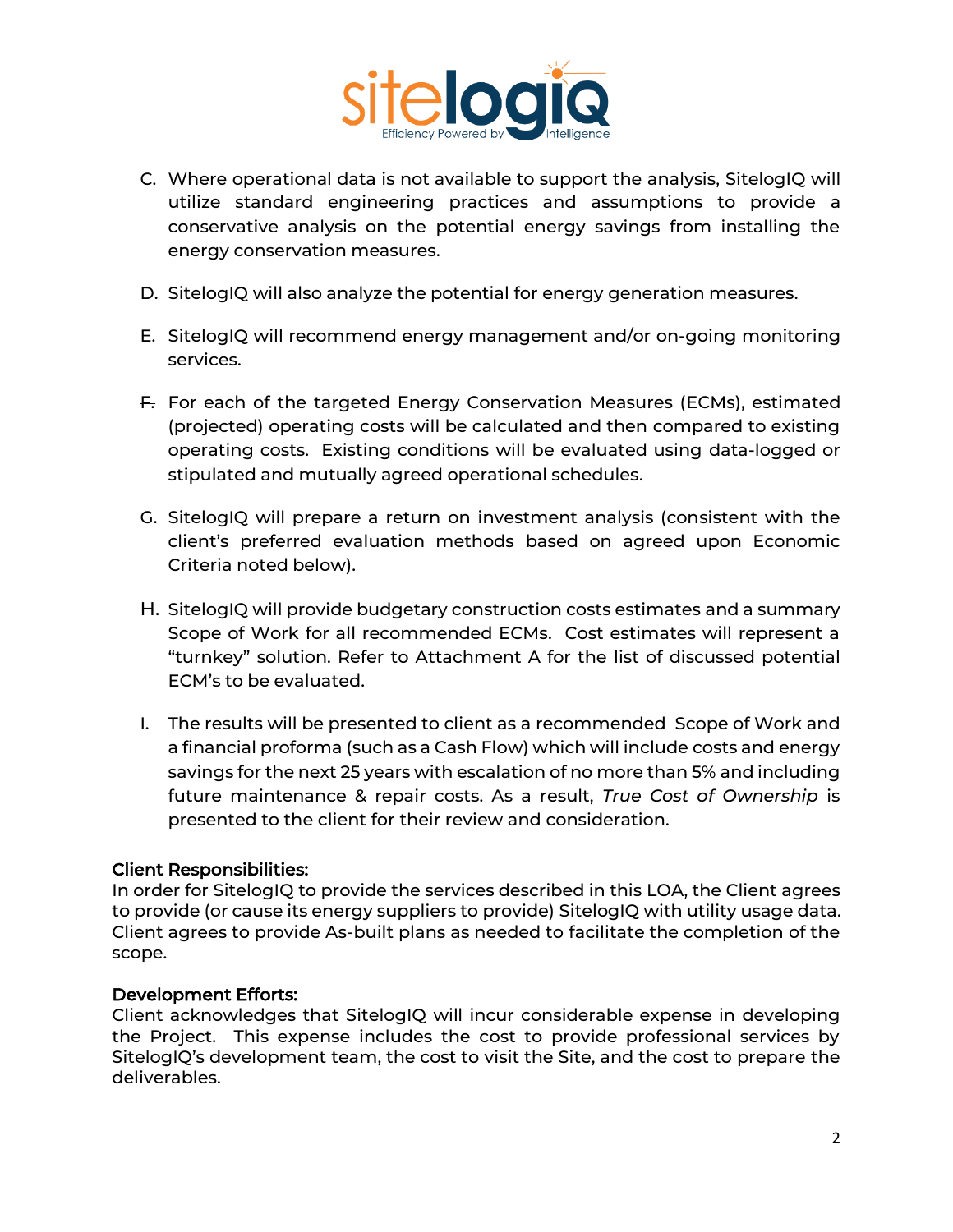

#### Ownership of Work:

All work products, including all proforma's, schedules, and scope of work documentation provided by SitelogIQ, will only become the property of the Client upon execution of a binding, irrevocable contract between the Client and SitelogIQ for the implementation of the ECMs proposed by SitelogIQ. Notwithstanding the foregoing, to the extent that any tangible work documentation produced by SitelogIQ contains SitelogIQ's pre-existing materials (including but not limited to templates, forms, and other SitelogIQ -created materials), SitelogIQ will remain the sole and exclusive owner of all such pre-existing materials.

#### Development Fee:

SitelogIQ will develop the Project for the firm, fixed fee/rate as listed below:

1. Fee/Rate of: Fee not to exceed \$20,000.00.

In the event that the Client enters into a contract with SitelogIQ for the implementation of the ECMs within 120 days after presenting the Proposal, then SitelogIQ's cost to develop the Proposal will not be billed. If the Client enters into a contract with SitelogIQ at a later date, the Development Fee paid by the Client will be credited toward the project's total implementation cost.

If SitelogIQ cannot meet the Economic Criteria Client will not compensate SitelogIQ for its LOA fee.

#### Economic Criteria:

The Client has represented to SitelogIQ that Client agrees to move forward with the project if the project is shown to reduce the operational expenses at the site over the useful life of the project. The main financial objectives of the project are as follows:

1. Provide a self-funded program, which pays for itself through expense reductions and minimizes the Client's contribution and meets the requirements of California Government Code 4217.10 et seq.

This LOA shall be construed and enforced in accordance with the laws of the State of California without regard to principles of conflicts of law.

If you agree with the provisions set forth in this LOA, kindly sign and date the LOA below and return one fully-executed copy to my attention. Thank you again for providing SitelogIQ with the opportunity to work with the Malaga CWD on this important initiative.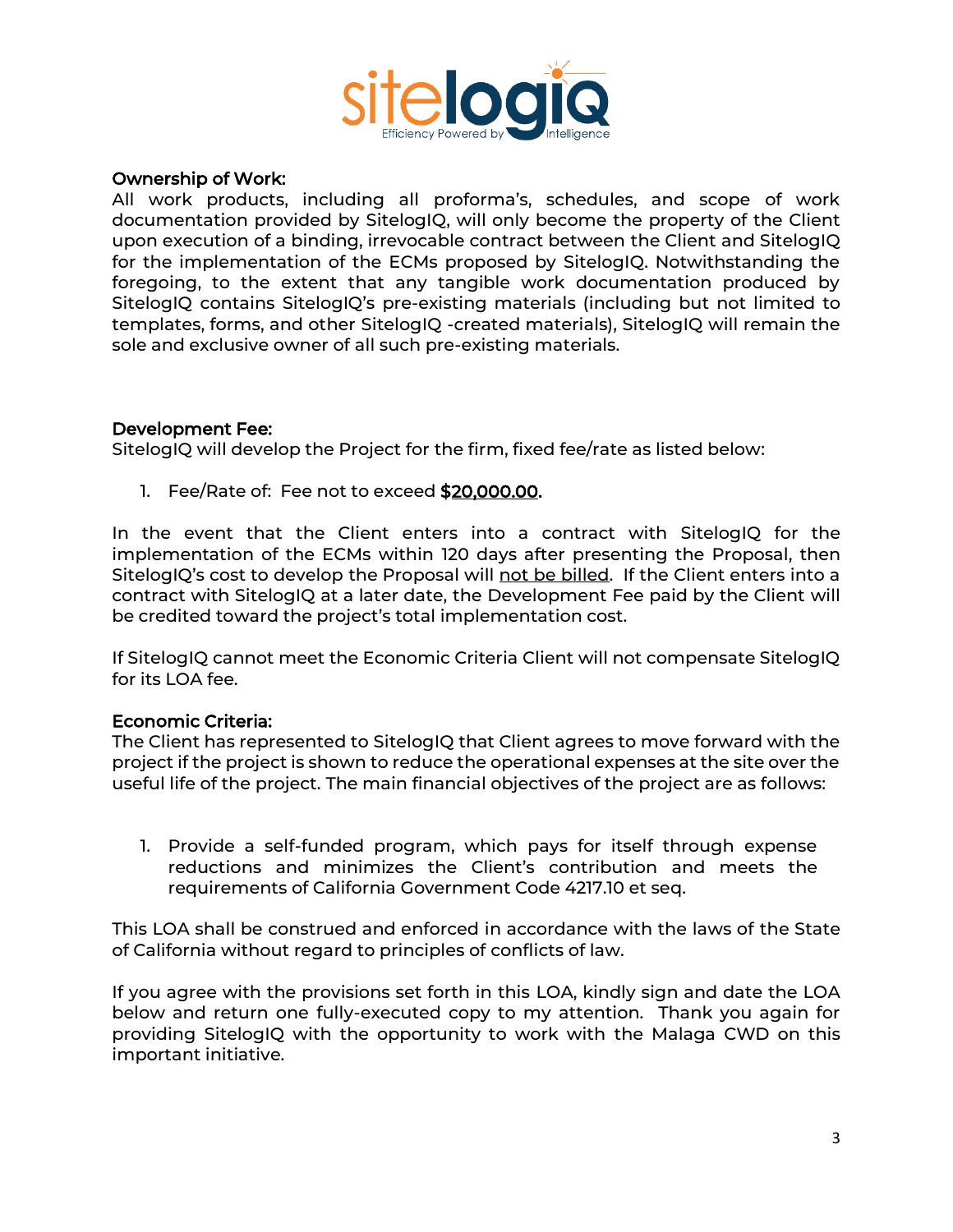

# Acceptance of Letter of Agreement This agreement is between the Malaga CWD and SitelogIQ, Inc.

Client: SitelogIQ

| Name:  | Name:  |
|--------|--------|
| Title: | Title: |
| Date:  | Date:  |